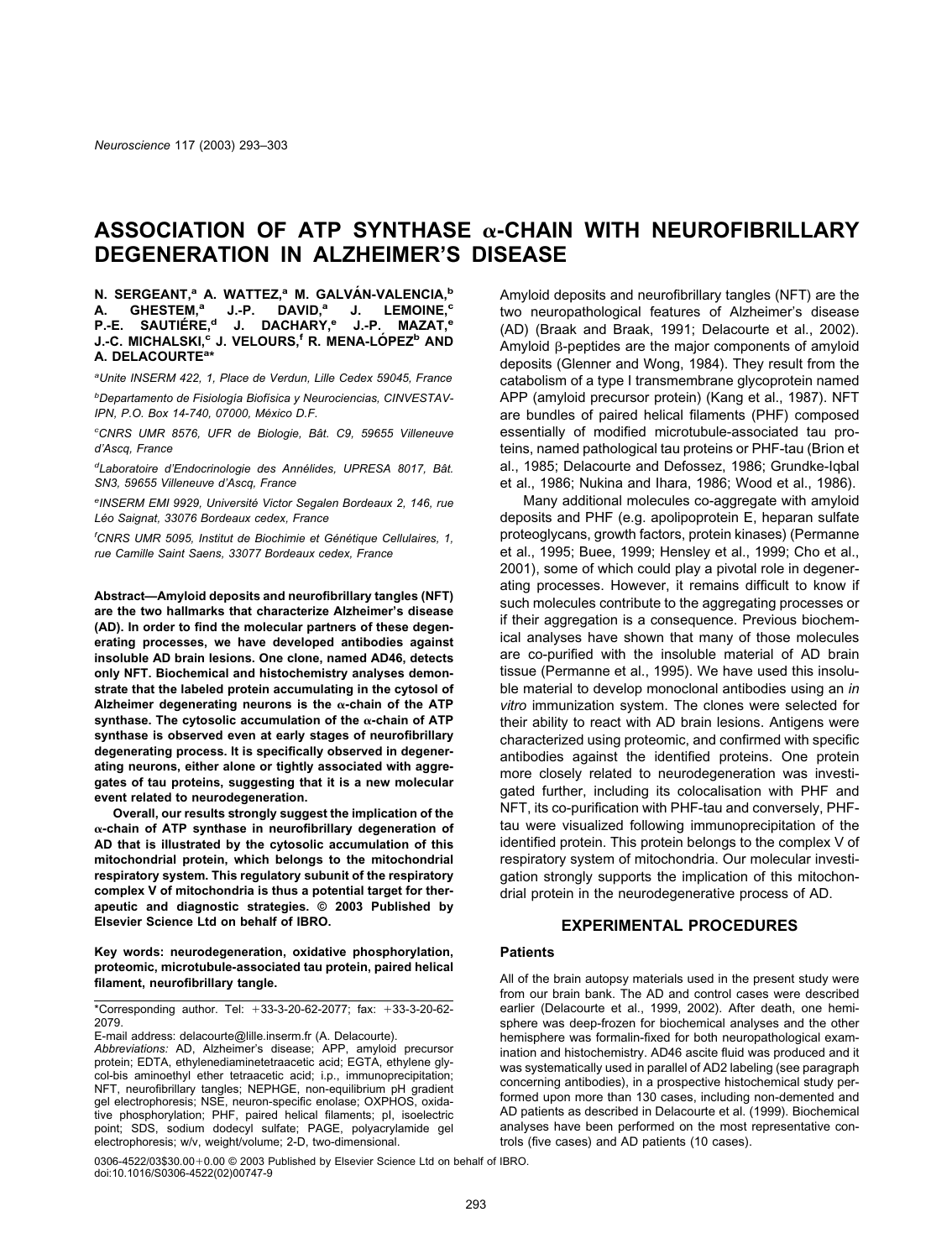#### **Antibodies**

The monoclonal antibody AD46 was obtained using an *in vitro* immunization kit (Immune System, Bristol, UK) with semi-purified formic acid-insoluble material obtained from the brain tissue of an AD patient. The immunogene was prepared as described earlier [\(Permanne et al., 1995\)](#page-10-0). The immunized splenocytes, obtained according to the manufacturer's instructions, were fused with myeloma cells. The screening of hybridoma supernatants was performed by histochemistry on AD and control brain tissue sections. The positive clones selected were produced as ascite fluid. Additional antibodies were used. The  $\gamma$ -enolase or neuron-specific enolase (NSE) antibody, named 1C1, was developed in our lab-oratory [\(Sergeant et al., 2002\).](#page-9-0) The B-actin antibody A5441 was from Sigma (Saint Quentin Fallavier, France). The ATP synthase  $\alpha$ -chain antiserum was raised against the yeast protein. It reacts with ATP synthase  $\alpha$ -chain of other organisms including human [\(Lefebvre-Legendre et al., 2001\)](#page-9-0). AD2 antibody detects pathological tau proteins in AD brain tissue homogenates. It is raised against the phosphorylated serines 396 and 404 of the longest human tau isoform [\(Buee-Scherrer et al., 1996\)](#page-9-0). Tau-Cter antiserum, raised against the carboxy-terminal part of tau proteins, recognizes phosphorylated and non-phosphorylated tau proteins [\(Sergeant et al., 2001\).](#page-10-0)

#### **Brain tissue sample preparation**

Brain tissue samples were homogenized using a Teflon potter homogenizer in 10-mM Tris–HCl pH 6.8 solution (1/10 weight/ volume [w/v]) containing a cocktail of protease inhibitors (Complete EDTA-free protease inhibitor tablets, Roche Molecular Biochemicals). The homogenate was centrifuged at  $100,000 \times g$  during 1 h at 4 °C, the supernatant (S1) was collected and the pellet (P1) was homogenized in the starting buffer added with 0.5% Triton X-100. Supernatant S2 was obtained after centrifugation at  $100,000\times q$  during 1 h. The pellet (P2) was homogenized in the starting buffer added with 2% of Triton X-100 and the supernatant (S3) was obtained following centrifugation (100,000 $\times$ g, 1 h). The final pellet (P4) was homogenized in Laemmli sample buffer [\(Lae](#page-9-0)[mmli, 1970\).](#page-9-0) One-half of the supernatants (S1–S3) were used for Western blotting, the second half of the supernatants was kept for two-dimensional (2-D) gel electrophoresis. The protein concentration was determined using the BCA protein assay kit (Pierce, Perbio Science, Bezons, France), in accordance with the manufacturer's instructions.

#### **PHF preparation and immunoprecipitation**

PHF made of bundles of tau proteins were prepared according to the method described by [Greenberg and Davies \(1990\)](#page-9-0) and modified by [Goedert et al. \(1992\).](#page-9-0) Briefly, brain tissue was homogenized in 10 volumes of sucrose buffer containing 10-mM Tris–HCl pH 7.4, 800-mM NaCl, 1-mM EGTA and 10% sucrose at 4 °C, using a Teflon potter. The resulting homogenate was centrifuged at 20,000 $\times$ g during 30 min at 4 °C. The supernatant was collected; the pellet was homogenized in sucrose buffer followed by an additional centrifugation. Supernatants were combined and added with a final concentration of 1% (w/v) of *N*-laurylsarcosinate and gently mixed at ambient temperature for 1 h. The sarcosylhomogenate was spun at  $100,000\times q$  during 1 h. The resulting pellet was resuspended in sodium dodecyl sulfate (SDS) buffer (10-mM Tris–HCl pH 6.8, 2% SDS, 10-mM DTT, 10% glycerol), sonicated and boiled 10 min at 100 °C.

For immunoprecipitation (i.p.) experiments, the brain tissue was homogenized in 10 volumes of Tris-buffered saline (10-mM Tris–HCl pH 7.4, 150-mM NaCl) and spun at  $27,200 \times g$  for 30 min at 4 °C, according to the method described by [Vincent and Davies](#page-10-0) [\(1992\).](#page-10-0) The resulting supernatant was used for i.p. Briefly, the supernatant was clarified with 10  $\mu$ l of Ultralink Immobilized Protein A/G Plus (Pierce) during 30 min at 4 °C while shaking and protein A/G beads were discarded following centrifugation. The resulting supernatant was incubated with 10  $\mu$  of ATP synthase  $\alpha$ -chain antiserum or 5  $\mu$  of AD46 antibody and gently mixed overnight at 4 °C. Ten microliters of Protein A/G beads were then added and incubated for an additional 30 min at 4 °C. The beads were collected following centrifugation and rinsed three times with homogenization buffer. Immunoprecipitated complexes were resuspended in SDS buffer and incubated at 60 °C during 5 min and centrifuged using Handee spin cup columns (Pierce) in accordance with the manufacturer's instructions.

#### **Mono- and two-dimensional gel electrophoresis**

An equal amount of protein was loaded onto 8–16% polyacrylamide gradient gel electrophoresis (SDS-PAGE). 2-D gel electrophoresis was performed as described earlier [\(Sergeant et al.,](#page-10-0) [1997\)](#page-10-0) and non-equilibrium pH gradient gel electrophoresis (NEPHGE) was performed following the procedure of [O'Farrell et](#page-10-0) [al. \(1977\).](#page-10-0) 2-D gels were followed by Western blotting or stained with Coomassie Blue Brilliant for the digestion of the protein inside the gel piece and mass spectrometric analyses.

## **Polypeptide in gel trypsin digestion and mass spectrometry**

After Coomassie Blue staining, gels were extensively rinsed in water. Protein spots were processed essentially as described by [Andersen and Mann \(2000\)](#page-9-0). Peptide masses were acquired with a matrix-assisted laser desorption ionization–time-of-flight spectrometer (Voyager II, Perseptive, Applied Biosystem, USA) [\(Lem](#page-9-0)[oine et al., 1996\).](#page-9-0)

#### **Western blot**

Polyacrylamide gels were transferred onto 0.45-um pore size nitrocellulose membranes (Hybond ECL, Amersham) for 90 min at 0.8 mA/cm<sup>2</sup> using an LKB Multiphor II Nova blot system (Pharmacia). Blotted proteins were reversibly stained with Ponceau Red 2R in order to check the quality of the resolution and to calibrate the 2-D gels isoelectric points using the Carbamylyte calibration kit (Pharmacia) and apparent molecular weights using the broad-range molecular-weight standards (BioRad). Western blotting was performed as described earlier [\(Sergeant et al.,](#page-10-0) [1997\)](#page-10-0).

# **Histochemistry, electron microscopy and laserscanning confocal microscopy**

Histochemistry and electron microscopy were performed following the procedure described by [Reig et al. \(1995\)](#page-10-0). Immunofluorescence labeling and laser-scanning confocal microscopy procedure is described elsewhere [\(Mena et al., 1996; Garcia-Sierra et al.,](#page-9-0) [2000\)](#page-9-0).

# **RESULTS**

One clone, named AD46 clearly stained NFT on AD brain slices [\(Fig. 1A](#page-2-0), B) while a background staining of the neuropil and neurons was observed on control brain tissue section ([Fig. 1C\)](#page-2-0). AD46 staining was also very similar to that obtained with AD2 antibody [\(Fig. 1A\)](#page-2-0), which specifically detects NFT in numerous neurodegenerating disorders (for review see [Buee et al., 2000\)](#page-9-0). At the electron microscopy level, AD46 staining colocalized with PHF ([Fig.](#page-2-0) [1D](#page-2-0)) suggesting that the antibody recognizes microtubuleassociated tau proteins. Western blots on total brain tissue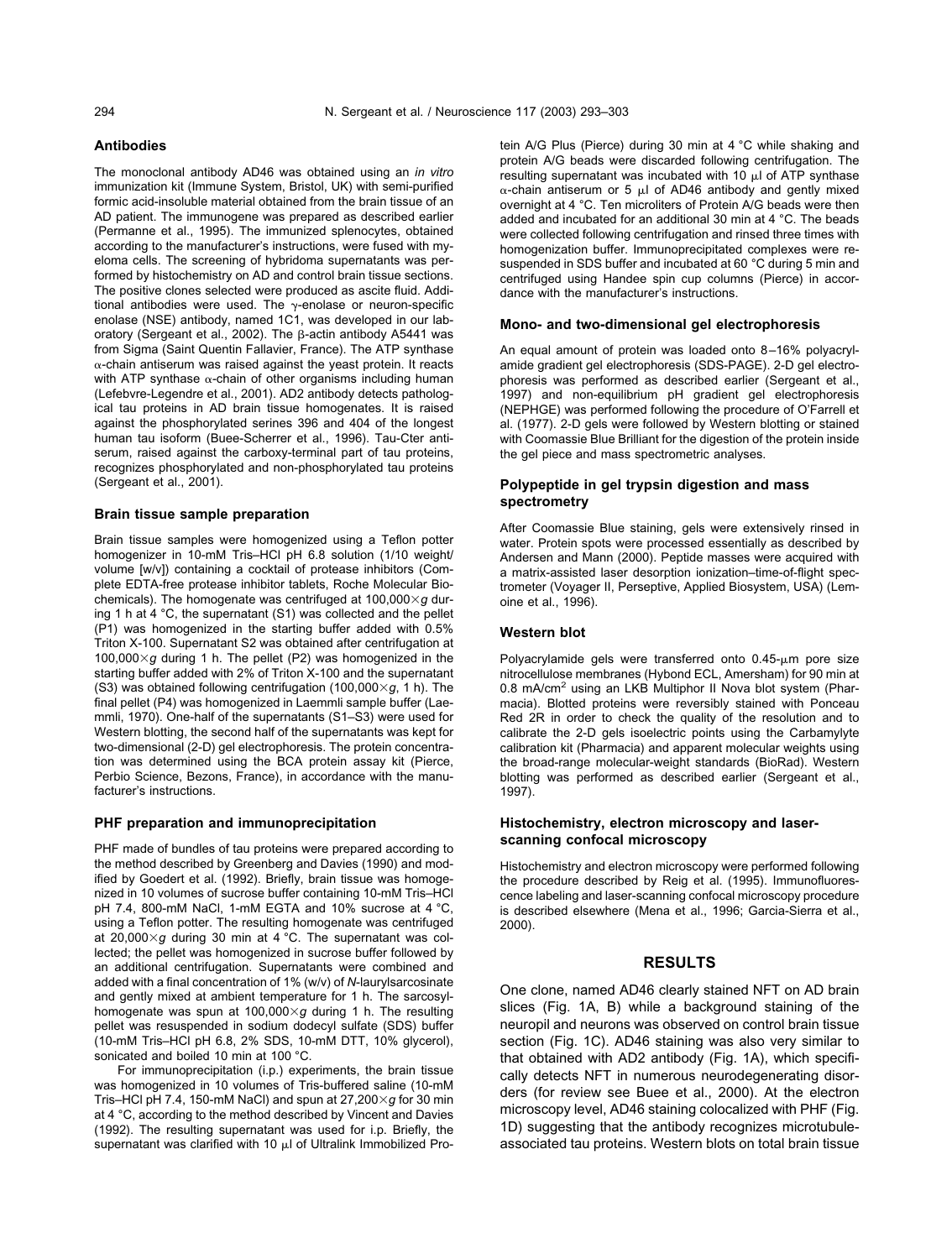<span id="page-2-0"></span>

**Fig. 1.** Histochemical and electron microscopy characterization of Alzheimer's disease (AD) 46 antibody. (A) AD2 antibody was used as positive control for the labeling of neurofibrillary tangles (NFT) on AD brain tissue slices. (B) Among all hybridoma supernatants tested the clone AD46 strongly labeled numerous NFT of AD. (C) Light background staining of the neuropil and the soma of neurons was observed with AD46 antibody on control brain-tissue slice. (D) Immunogold labeling was observed by electronic microscopy. AD46 strongly labeled paired helical filaments in degenerating neurons of AD.

homogenates were performed. AD46 antibody detected three bands at 42, 47 and 55 kDa that are distinct from pathological tau as shown by AD2 labeling on an AD brain-tissue homogenate [\(Fig. 2](#page-3-0)A). AD46 staining pattern was similar between control and AD total brain-tissue homogenates. Thus, the three polypeptides could correspond to different variants either of the same protein or to multiple proteins. Sub-cloning of AD46 hybridoma failed to modify the immunoreactivity of the antibody (not shown).

Two-dimensional gel electrophoresis followed by AD46 labeling showed four main isovariants [\(Fig. 2B\)](#page-3-0). The isovariants, visible on Coomassie-stained gels, were isolated and analyzed by mass spectrometry. Intriguingly, the four isovariants corresponded to four distinct proteins ([Table 1](#page-4-0)): the actin cytoplasmic ( $\beta$ -actin: 42 kDa, isoelectric point [pl] of 5.5), the NSE or  $\gamma$ -enolase and the  $\alpha$ -enolase (47 kDa, pI of 5.0 and pI of 7.0, respectively), and the  $\alpha$ -chain of ATP synthase. Multiple sequence alignment investigation failed to demonstrate any sequence homology or motif that could be shared by the four proteins.

Antibodies against each of the proteins were used to confirm the biochemical identification and histochemistry analyses were performed on control and AD brain tissue. The B-actin and enolases antibodies detected identical isovariants on 2-D gels as those labeled by AD46 antibody. Thus, 1C1 antibody specific for NSE [\(Sergeant et al.,](#page-9-0) [2002\)](#page-9-0) detected a single spot and catabolic products of NSE [\(Fig. 2B](#page-3-0)). Non-equilibrium pH gradient gel electrophoresis is more adapted to separate basic proteins [\(O'Farrell et al., 1977\)](#page-10-0). It was used to analyze ATP synthase  $\alpha$ -chain ([Fig. 3A](#page-4-0)). AD46 labeled a major spot at 55 kDa and pI 8.2 that was also detected with the ATP synthase  $\alpha$ -chain antiserum [\(Fig. 3A](#page-4-0)). AD46 specifically detected the ATP synthase  $\alpha$ -chain in mitochondria preparation of rat brain, demonstrating the strong immunoreactivity of AD46 antibody for this protein ([Fig. 3B](#page-4-0)). Moreover, in contrast to  $\beta$ -actin and enolases antibodies, the ATP synthase  $\alpha$ -chain antiserum strongly labeled NFT on AD brain tissue sections whereas in control brain a background staining of the neuropil and the soma of neurons was observed [\(Fig. 3C\)](#page-4-0). This result demonstrates that ATP synthase  $\alpha$ -chain accumulates in the cytosol of degenerating neurons in AD.

As shown by many investigators, the aggregation of tau proteins in degenerating neurons is associated with the change of their solubility properties [\(Goedert et al., 1992\)](#page-9-0).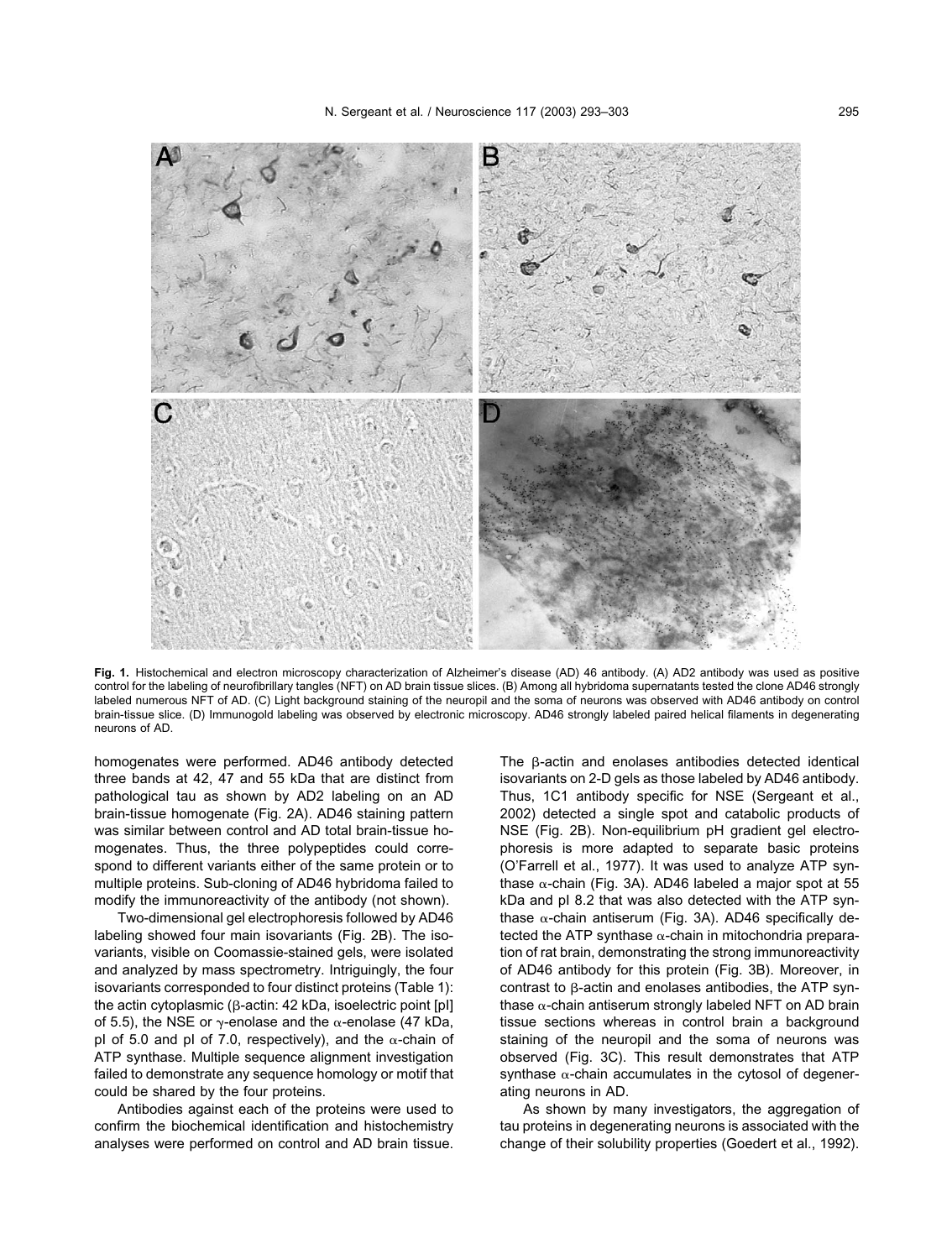<span id="page-3-0"></span>

Fig. 2. Comparative analyses of the polypeptides detected by Alzheimer's disease (AD) 46 antibody in AD and control. (A) An AD and a control brain-tissue homogenate (indicated at the top by Alz and Ctrl, respectively) were loaded on 8–16% gradient sodium dodecyl sulfate-polyacrylamide gel electrophoresis. Proteins were transferred on nitrocellulose followed by immunostaining with AD2 and AD46 antibody. AD2 detected the typical triplet of pathological tau proteins at 60, 64, 69 kDa and a minor 74-kDa pathological tau component (AD2 lane, pathological tau proteins are indicated by arrows). Three polypeptides at 42, 47 and 55 kDa (indicated on the right by arrows) were detected in the AD brain-tissue homogenate and the Ctrl brain-tissue homogenate. No significant difference of the AD46 immunolabeling pattern is observed between the AD and Ctrl brain-tissue homogenate. A similar experiment was performed with 10 AD and 10 Ctrl brain-tissue homogenate. The three polypeptides detected by AD46 were in similar amounts (data not shown). (B) Brain-tissue proteins from control and AD patient were separated by two-dimensional (2-D) gel electrophoresis followed by Western blotting with AD46 and neuron-specific enolase (NSE) antibodies. The 2-D Western blot profiles were similar between AD and Ctrl samples, and shown for a control brain-tissue homogenate. A major spot is observed at the isoelectric point (pI) of 5.5 for the 42-kDa polypeptides. At 47 kDa two major spots at pI 5.0 and 7.0 are detected by AD46 antibody, and a single basic spot is stained at 55 kDa. 1C1 monoclonal antibody, specific for NSE stains a major isovariant at 47 kDa and pI 5.0. Lower-molecular-weight staining corresponds to catabolic products of NSE. The isoelectric points are indicated on the abscissa axis.

The change of solubility of the proteins detected by AD46 antibody was investigated.  $\beta$ -actin and enolases are cytosolic proteins that should be detected in the most soluble fractions. ATP synthase  $\alpha$ -chain is a subunit of the inner membrane of mitochondria that was expected to be found in less soluble fractions. As shown on [Fig. 4](#page-5-0) the enolases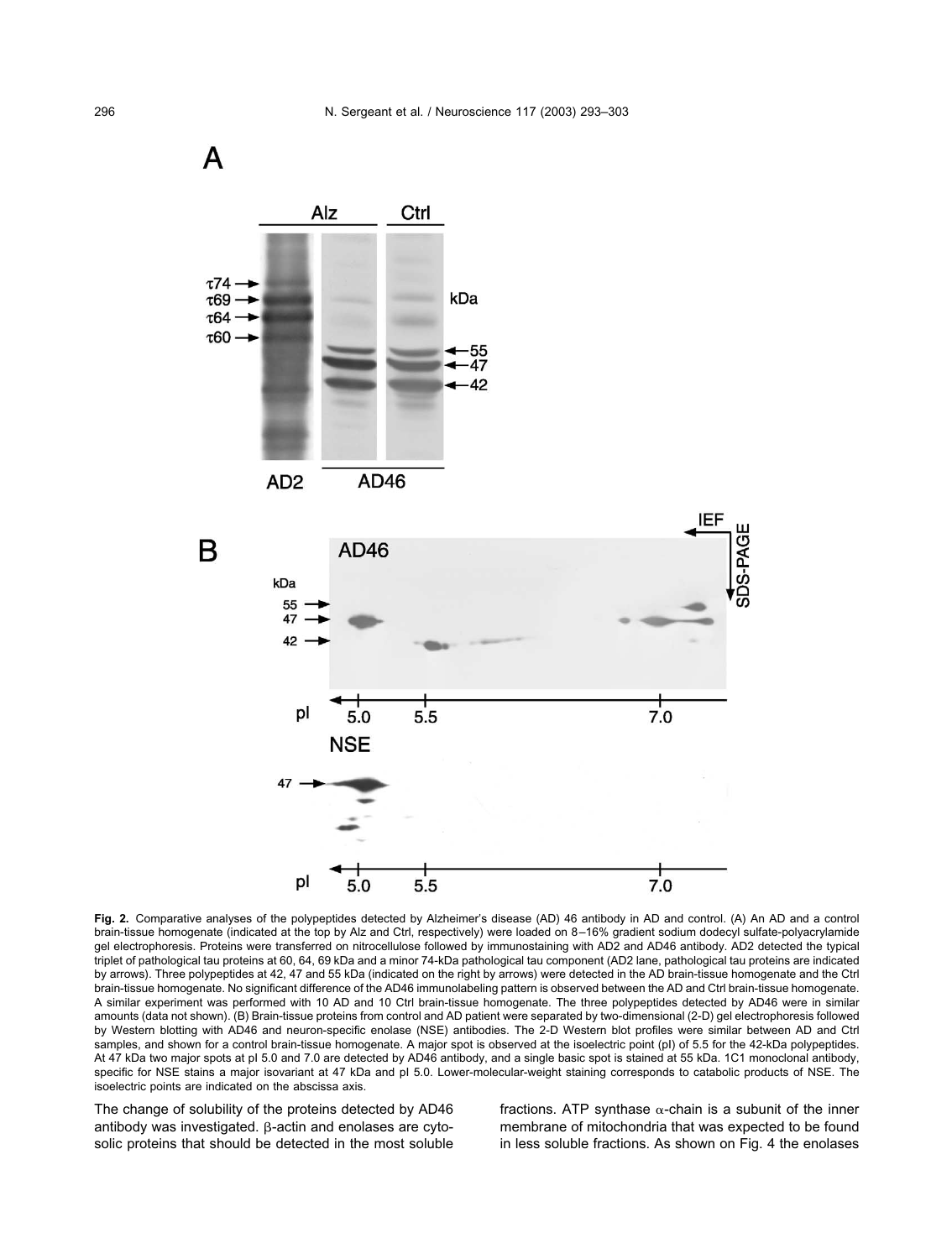<span id="page-4-0"></span>Table 1. Mass spectrometric protein identification<sup>a</sup>

| Protein                                    | Organism | Reference number   | MW/pl theo. | MW/pl obs. | Id.        |
|--------------------------------------------|----------|--------------------|-------------|------------|------------|
| Actin cytoplasmic                          | Human    | P02570             | 41.6/5.29   | 42/5.5     | MPF/WB     |
| $\gamma$ -Enolase (EC 4.2.1.11)            | Human    | P09104             | 47.1/4.94   | 47/5.0     | MPF/WB     |
| $\alpha$ -Enolase (EC 4.2.1.11)            | Human    | P06733             | 47.0/6.99   | 47/7.0     | <b>MPF</b> |
| ATP synthase $\alpha$ -chain (EC 3.6.1.34) | Human    | P <sub>25705</sub> | 55.2/8.28   | 55/8.2     | MPF/WB     |

a Immunolabeled Alzheimer's disease (AD) 46 spots were isolated on Coomassie-stained two-dimensional gels and gel-trypsin digestion was performed. The peptides obtained were analyzed by mass spectrometry and proteins were identified on Swiss-protein database. The protein name, the organism and reference number, according to the numbering of Swiss-Protein databank, is indicated in the corresponding columns. The theoretical and observed molecular weights (MW) and isoelectric points (pI) are given. All the proteins have been identified (Id. column) by mass-peptide fingerprint (MPF) and the identity or three out of four proteins has been confirmed using specific antibody and Western blotting (WB, e.g. on Fig. 3).

(47-kDa band) were detected by AD46 in the most soluble fractions [\(Fig. 4A](#page-5-0): fractions S1 and S2). The B-actin (42kDa band) was detected in all fractions whereas the ATP synthase  $\alpha$ -chain (55-kDa band) was only observed in the fractions containing detergents [\(Fig. 4A](#page-5-0): from fraction S2 to P4). An insoluble pool of ATP synthase  $\alpha$ -chain was ob-served in P4 fraction in control and AD cases [\(Fig. 4A](#page-5-0): fraction P4). The pattern of protein solubility was not altered by postmortem delay. Indeed, similar results were observed for protein fractions obtained from a biopsy-



Fig. 3. Immunochemical characterization of ATP synthase  $\alpha$ -chain and immunostaining of neurofibrillary degeneration. (A) The identity of the proteins was verified using specific antibodies. As an example, the polypeptide at 55 kDa was identified by mass spectrometry as the ATP synthase  $\alpha$ -chain. Using non-equilibrium pH gradient gel electrophoresis followed by Western blotting with an ATP synthase  $\alpha$ -chain antiserum (ATP  $\Sigma$   $\alpha$ -chain), the identical polypeptide was detected with Alzheimer's disease (AD) 46 antibody and the antiserum. (B) The specificity of both AD46 antibody and ATP synthase  $\alpha$ -chain antiserum has been tested on a preparation of mitochondria obtained from a rat brain. A single band at 55 kDa (indicated by an arrow) is detected by AD46 antibody (AD46 lane) and the ATP synthase  $\alpha$ -chain antiserum (polyclonal lane). (C) The antibodies against the actin, neuron-specific enolase and ATP synthase  $\alpha$ -chain antiserum were also used for histochemistry on control (Ctrl) and AD brain-tissue (Alz) slices. The antiserum against the ATP synthase  $\alpha$ -chain stained numerous neurofibrillary tangles (NFT) on AD brain-tissue slices whereas a light background staining was observed on control brain tissue. Both anti-actin and anti-neuron-specific enolase failed to detect NFT in AD or neurons in control brain-tissue sections, respectively (data not shown).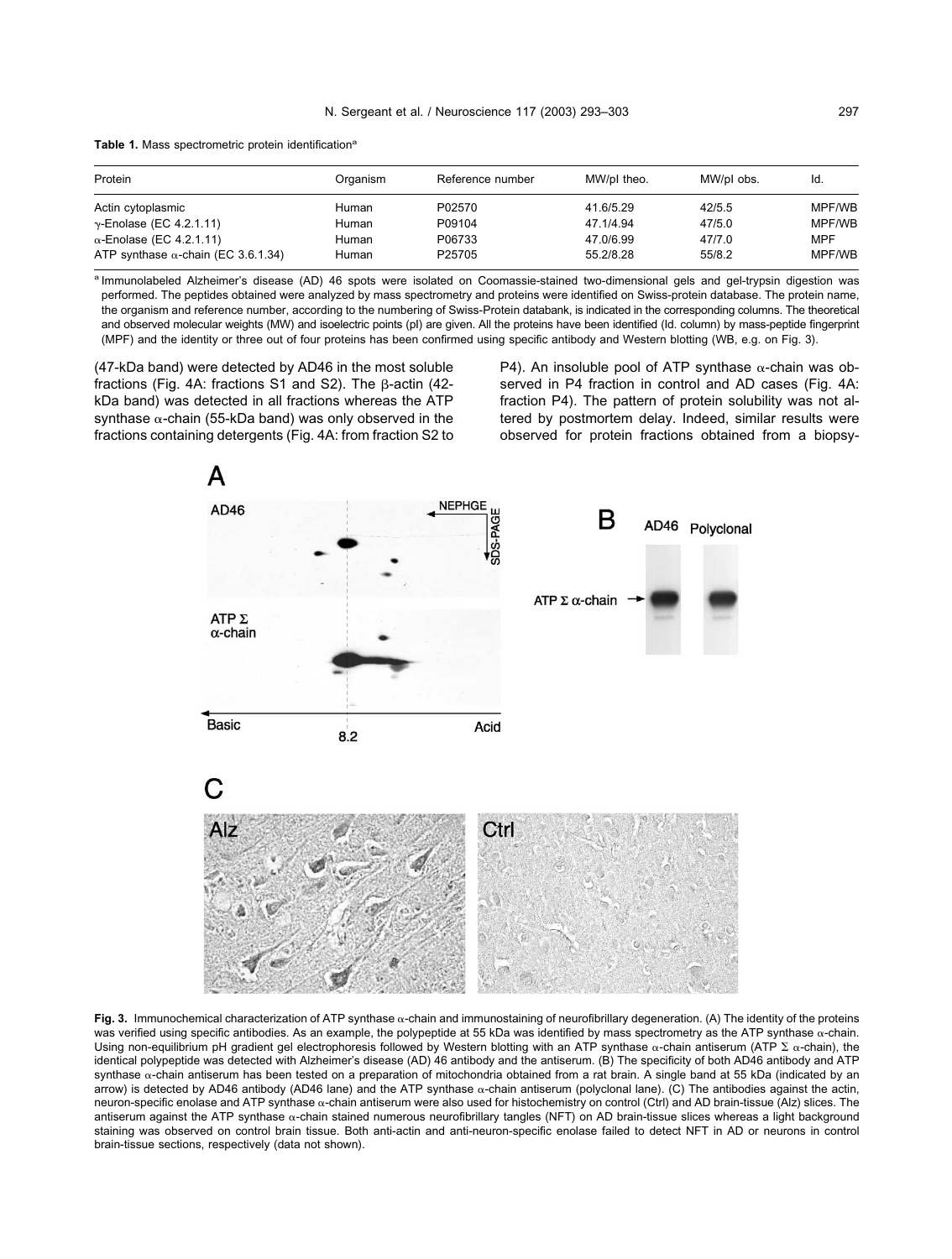<span id="page-5-0"></span>





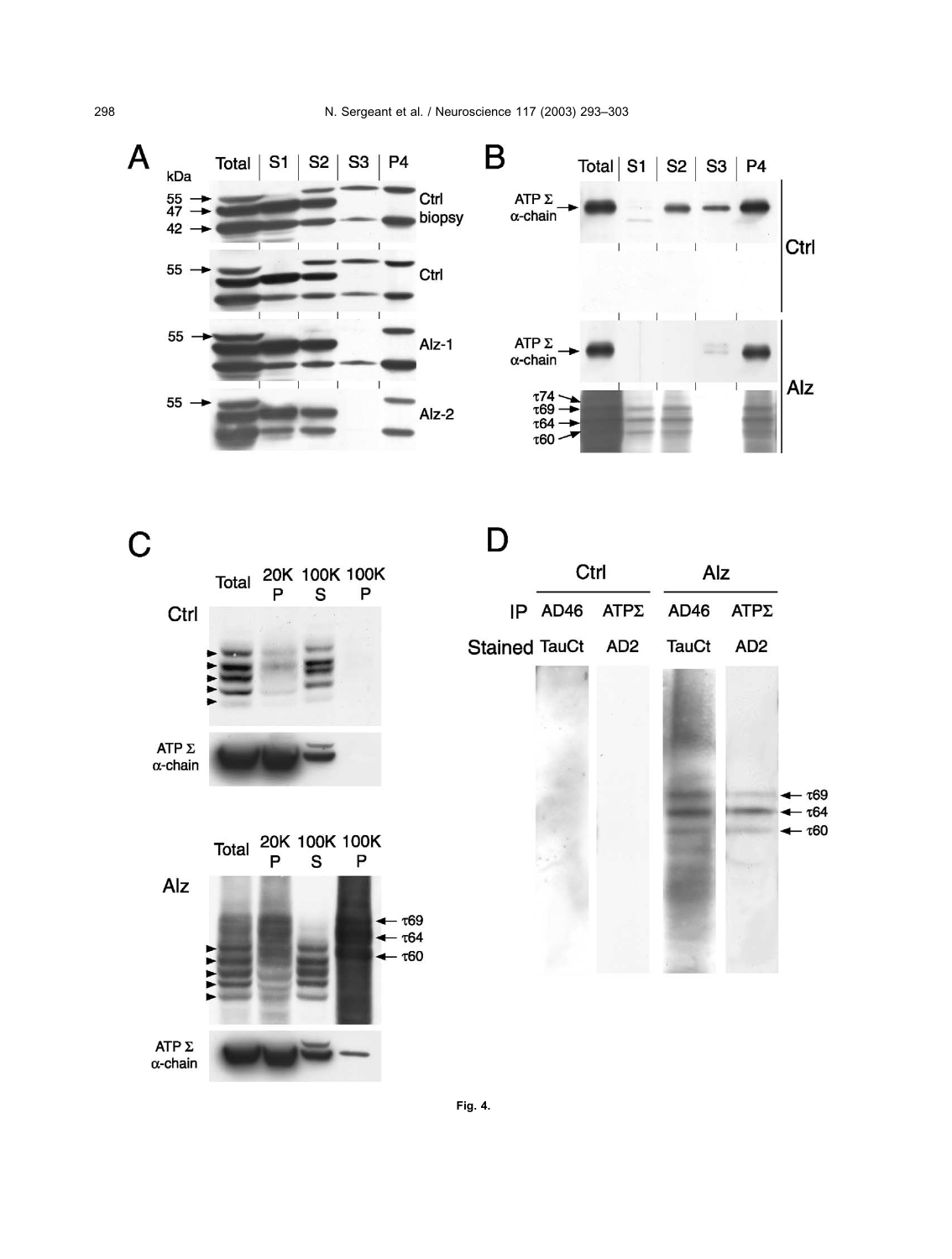derived control brain tissue [\(Fig. 4A](#page-5-0): biopsy). In contrast, in AD protein fractionation, the staining of ATP synthase  $\alpha$ -chain was restricted to the detergent-insoluble fraction P4 [\(Fig. 4A](#page-5-0): fraction P4) whereas in biopsy-derived and autopsy-derived control brain-tissue fractionation, the ATP synthase  $\alpha$ -chain was also observed in the detergentsoluble fractions S2 and S3. Identical results were obtained with ATP synthase  $\alpha$ -chain antiserum, showing the disappearance of immunoreactivity in AD fractions S2 and S3 [\(Fig. 4B\)](#page-5-0). The loss of ATP synthase  $\alpha$ -chain staining was associated with the presence of pathological tau proteins ([Fig. 4B\)](#page-5-0). Thus, PHF were enriched in the sarcosylinsoluble fraction [\(Fig. 4C\)](#page-5-0) [\(Greenberg et al., 1990; Goe](#page-9-0)[dert et al., 1992\)](#page-9-0). The experiment was performed in control and AD cases, and tau proteins were stained with a carboxy-terminal tau antiserum. Aggregates of tau protein were recovered in the sarcosyl pellet in AD ([Fig. 4C](#page-5-0), lane 100K P). The ATP synthase  $\alpha$ -chain was also observed in the sarcosyl pellet of the AD case but not in the control case. However, larger amount of ATP synthase  $\alpha$ -chain was observed in the sarcosyl supernatant suggesting that the association of ATP synthase  $\alpha$ -chain with PHF is reversible. I.p. with both AD46 and ATP synthase  $\alpha$ -chain antibodies pulled down pathological tau proteins of AD brain tissue but not normal tau of control ([Fig. 4D](#page-5-0)).

The association of ATP synthase  $\alpha$ -chain with pathological tau was further investigated by laser-scanning confocal microscopy. A double labeling was performed with AD46 antibody and tau antiserum or ATP synthase  $\alpha$ -chain antiserum and AD2 ([Fig. 5](#page-7-0)). Most of NFT detected by tau antiserum were also labeled by AD46, but tau and AD46 staining did not fully overlap [\(Fig. 5A](#page-7-0)). Moreover, some NFT were detected only by tau antiserum whereas others were only detected with AD46 antibody [\(Fig. 5B\)](#page-7-0). Double staining with AD2 and ATP synthase  $\alpha$ -chain showed an overlapping of the staining [\(Fig. 5C, D](#page-7-0)). Both antibodies detected NFT and neuropil threads [\(Fig. 5E\)](#page-7-0). Moreover, AD2 staining showed a typical staining of a neuritic plaque ([Fig. 5C](#page-7-0)) and the degenerating processes were also stained by ATP synthase  $\alpha$ -chain ([Fig. 5D](#page-7-0)).

# **DISCUSSION**

An *in vitro* immunization kit was used to develop monoclonal antibodies in order to find additional molecular partners of the aggregating processes of AD, that are likely to be found in the most insoluble material of the brain tissue of AD patients [\(Permanne et al., 1995\)](#page-10-0). One clone, AD46, recognized NFT at light microscopy level and decorated PHF at the electron microscopy level, thus suggesting an additional antibody against tau protein. Surprisingly, the biochemical characterization of polypeptides detected by AD46 showed no sequence identity with tau proteins. The proteomic characterization demonstrated the immunoreactivity of AD46 with four individual proteins including the  $\beta$ -actin, the  $\alpha$ - and  $\gamma$ -enolase and the ATP synthase  $\alpha$ -chain. The reactivity of AD46 antibody remained identical even after subcloning the hybridoma. The immunoreactivity of AD46 with multiple yet unrelated proteins on Western blots, suggests that the epitope is rather conformational than sequence specific in SDS-denaturating conditions. However, a polyclonal antibody against the ATP synthase  $\alpha$ -chain strongly labeled NFT of AD while no staining was observed with the NSE antibody or the actin antibody. A staining of mitochondria would have been expected with AD46 or the ATP synthase  $\alpha$ -chain antiserum on control brain-tissue sections. Neither AD46 or ATP synthase  $\alpha$ -chain antiserum detected mitochondria on brain-tissue section in our conditions, nor NSE antibody or the actin antibody or even with tau antibodies (data not shown). This result is not surprising since tau antibodies only detect tau proteins that accumulate and aggregate in NFT [\(Buee-Scherrer et al., 1996; Delacourte et al., 1999\)](#page-9-0), whereas normal tau proteins are not detected on control brain-tissue sections. Hence, ATP synthase  $\alpha$ -chain cytosolic staining suggests an accumulation of this protein at the immunochemical level, as observed for pathological tau in NFT.

The use of AD46 for immunochemistry study on brain tissue sections of cases of our brain bank (more than 130 cases: 60 controls and 70 AD cases), demonstrated that

Fig. 4. ATP synthase  $\alpha$ -chain in Alzheimer's disease (AD). (A) The brain-tissue proteins of a control biopsy (Ctrl biopsy), five autopsy controls (Ctrl) and 10 AD patients (Alz) were fractionated using a gradient of Triton X-100 and sodium dodecyl sulfate. One autopsy control and two AD cases (Alz-1 and Alz-2) are shown. The total lane corresponds to the total brain tissue homogenized in Laemmli buffer. The S1–P4 fractions are detailed in material and methods. AD46 staining in the total lane shows the proteins at 42, 47 and 55 kDa with no significant variations between controls and AD patients. Identical pattern of the distribution of the three proteins is observed in control biopsy and control brain-tissue fractions. The 42-kDa protein is detected in all fractions, with a stronger signal in fractions S1, S2 and P4. The 47-kDa protein is only detected in fraction S1 and S2 whereas the 55-kDa protein is detected in fraction S2 to P4. The immunostaining for the 42- and the 47-kDa protein is very similar between controls and AD patients. Conversely, the 55-kDa protein is not detected in S2 and S3 fractions in AD patients when compared with the control immunolabeling. (B) The distribution of the ATP synthase (ATP  $\Sigma$ )  $\alpha$ -chain in control (Ctrl) and in AD (Alz) fractioned brain-tissue proteins was investigated using the ATP  $\Sigma$   $\alpha$ -chain antiserum. The ATP  $\Sigma$   $\alpha$ -chain (indicated by an arrow) is detected in control brain protein fractions S2, S3 and P4 whereas the immunostaining is restricted to AD brain protein P4. In parallel, an immunostaining of pathological tau proteins ( $\pi$ 60,  $\pi$ 64,  $\pi$ 69 and  $\pi$ 74) was performed with AD2 antibody on the same protein fractions. The pathological tau proteins were detected in fractions S1, S2 and P4 whereas no labeling was observed in control brain protein fractions. (C) Paired helical filaments were enriched following the procedure described by [Goedert et al. \(1992\)](#page-9-0). The enrichment is presented for a control (Ctrl) and AD case (Alz). Tau proteins were stained in crude brain-tissue homogenate (total), in 20,000 $\times$ q pellet (20K P), in the sarcosyl 100,000 $\times$ q supernatant (100K S) and in the 100,000 $\times$ g sarcosyl pellet (100K P). Arrowheads indicate normal tau whereas pathological tau ( $\tau$ 60,  $\tau$ 64,  $\tau$ 69) are indicated by arrows. Note that pathological tau are enriched in the sarcosyl-insoluble pellet (100K P lane) in AD. ATP  $\Sigma$   $\alpha$ -chain labeling was performed using the same samples. The ATP  $\Sigma$   $\alpha$ -chain was detected in the sarcosyl pellet in AD tissue but not in the control tissue. (D) Immunoprecipitation (i.p.) with AD46 and ATP  $\Sigma$   $\alpha$ -chain were performed with 27,200×g supernatant in control and AD brain tissue (Alz) followed by labeling either with carboxy-terminal tau antibody (TauCt) or with AD2 monoclonal antibody. Pathological tau proteins (indicated by arrows) were pulled down in AD (AD lanes). Note that tau proteins were not detected in control brain tissue following i.p. with AD46 or ATP  $\Sigma$   $\alpha$ -chain antibodies (Ctrl lanes).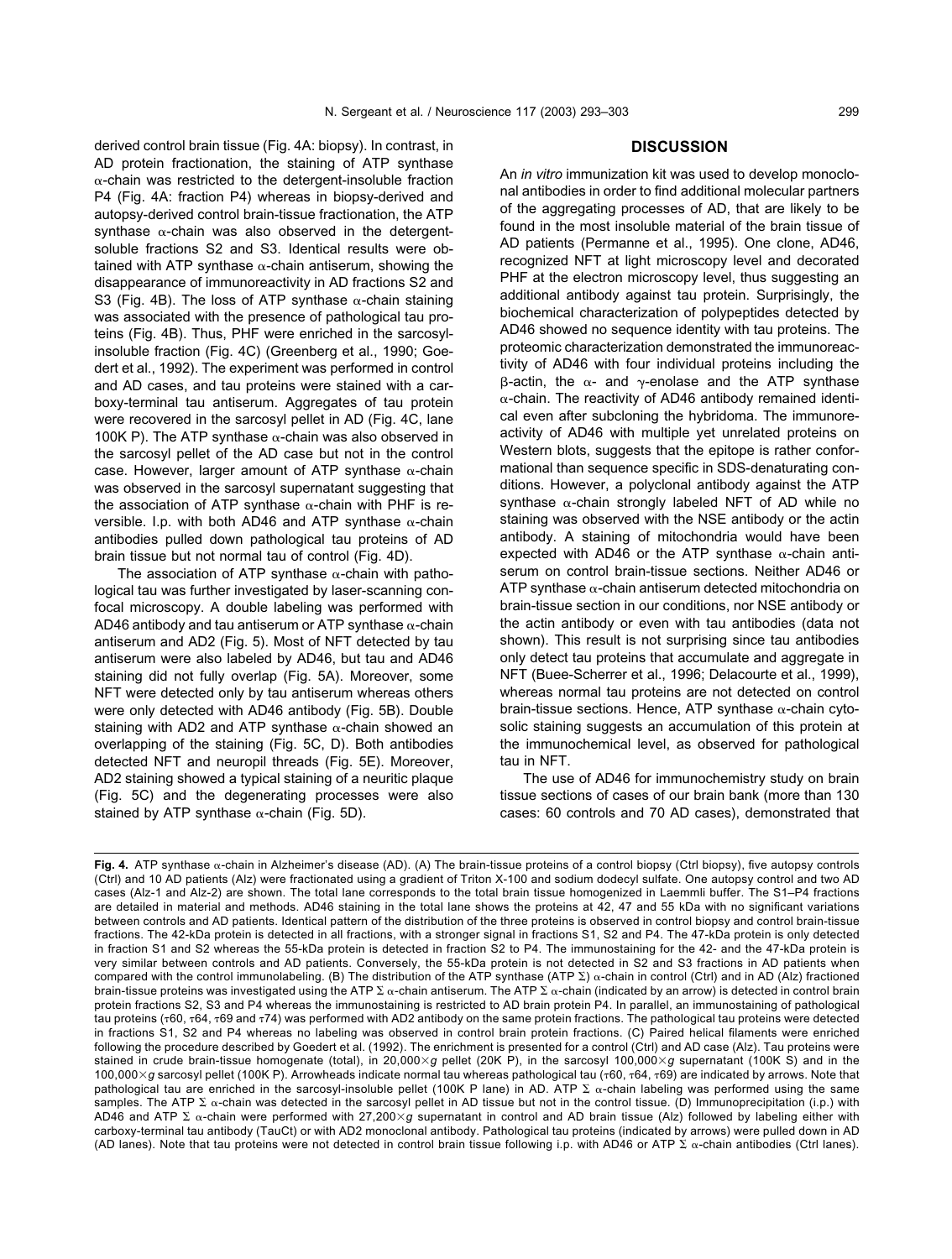<span id="page-7-0"></span>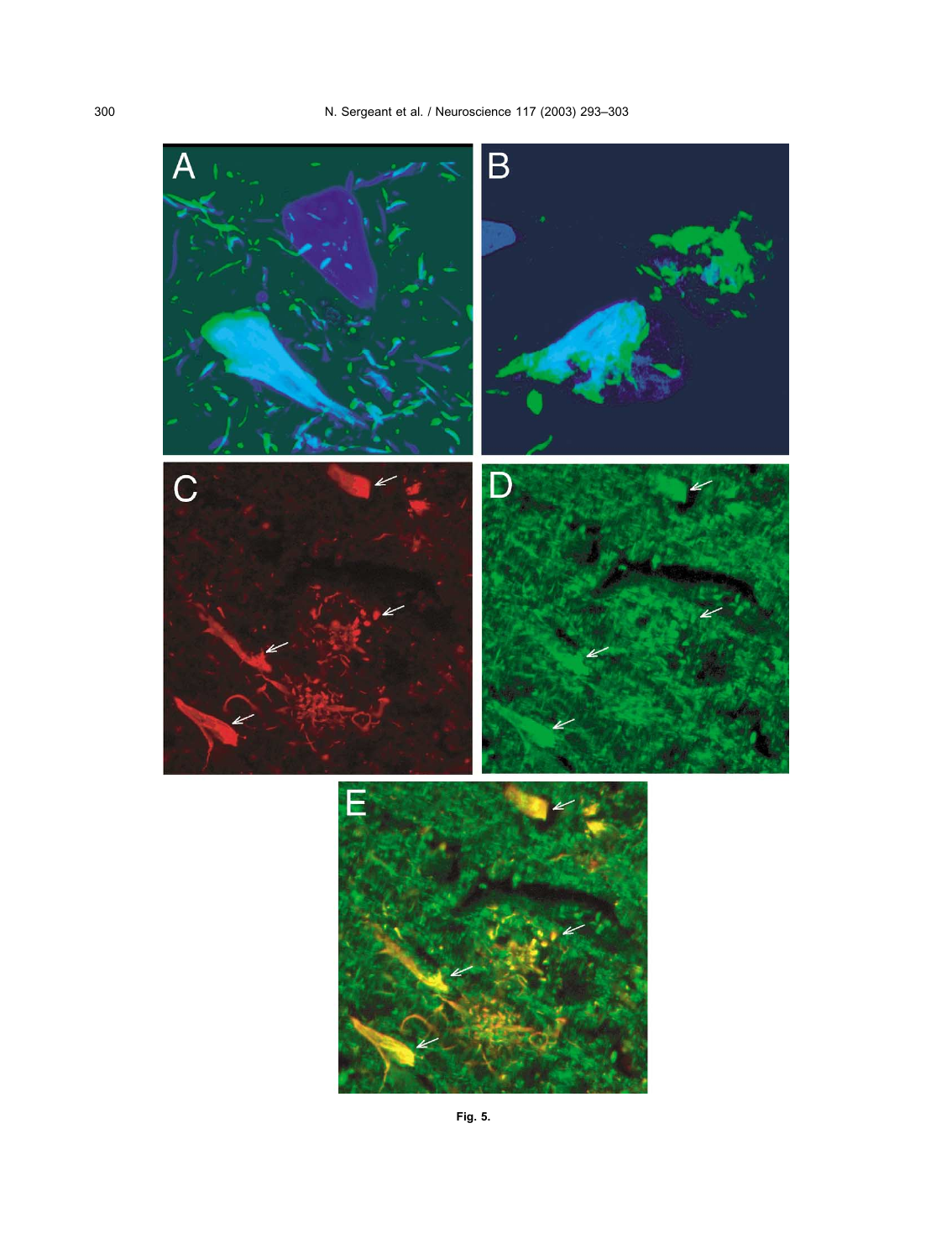AD46 reactivity was systematically observed in degenerating neurons of patients affected by tau pathology [\(Dela](#page-9-0)[courte et al., 1999\),](#page-9-0) even at early stages of tau pathology [stage one according to [Delacourte et al. \(1999\)](#page-9-0)]. In contrast, AD46 faintly stained neurons and neuropil of control brain tissue. ATP synthase  $\alpha$ -chain antiserum and AD46 antibody enabled to visualize selectively NFT in individuals affected by a tau pathology. Therefore, we show here that ATP synthase  $\alpha$ -chain cytosolic accumulation and aggregation, alone or associated with tau aggregates, is an additional antigenic component directly related to neurofibrillary degeneration and even at early stages of neurodegeneration [\(Delacourte et al., 1999\)](#page-9-0).

The ATP synthase  $\alpha$ -chain is a mitochondrial regulating subunit of the complex V of oxidative phosphorylation (OXPHOS) and it is localized to the inner membrane of mitochondria. A single gene located on chromosome 18 encodes this regulatory subunit; it is sorted to mitochondria by a signal peptide (first 43 amino acids) and matured to become a constituent of the complex V of OXPHOS [\(Ka](#page-9-0)[gawa and Ohta, 1990; Godbout et al., 1997; Bauer et al.,](#page-9-0) [2000\).](#page-9-0) Our immunofluorescence data suggest a cytosolic localization and accumulation of the ATP synthase  $\alpha$ -chain, illustrated by a cytosolic staining of degenerating neurons of AD patients. The maturation of ATP synthase  $\alpha$ -chain consists of the cleavage of the first 43 amino acids. The matured form of ATP synthase  $\alpha$ -chain is detected in AD, as demonstrated by 2-D gel analysis and the massspectrometric identification. The lack of the first 43 amino acids gives a theoretical pI of 8.28 and 8.3 in our experiments, whereas the holoprotein has a theoretical pI of 9.45. Moreover, our results support the association of the matured form of the ATP synthase  $\alpha$ -chain with neurofibrillary process in AD. The cytosolic accumulation of ATP synthase  $\alpha$ -chain in neurons demonstrates a change of localization suggesting a release by mitochondria or a modification of the maturation of the protein. Moreover, the loss of ATP synthase  $\alpha$ -chain in the detergent soluble fractions of AD brain-tissue homogenates shows that the metabolism of this protein is modified in AD.

Mitochondria are involved in programmed cell death [\(Kroemer and Reed, 2000\).](#page-9-0) It is thought to play a pivotal role in many neurological disorders, including AD and molecular defects have been described [\(Gabuzda et al.,](#page-9-0) [1994; Cassarino and Bennett, 1999; Beal, 2000; Busciglio](#page-9-0) [et al., 2002\).](#page-9-0) On isolated mitochondria, a lower protein content of the complex V has been described in AD [\(Schagger and Ohm, 1995\)](#page-10-0). In particular, a lower expression of the B-subunit of ATP synthase has been observed in AD [\(Chandrasekaran et al., 1997; Kim et al., 2000\)](#page-9-0).

However, none of the complex V proteins has been found to co-aggregate with PHF in degenerating neurons of AD, neither other OXPHOS proteins. It was recently suggested that intact complex V is required for apoptosis [\(Matsuyama](#page-9-0) [et al., 1998\)](#page-9-0). Moreover, the dysfunction of mitochondria has been recently described to alter the APP metabolism, enhancing the intraneuronal accumulation of amyloid -peptides and enhancing the neuronal vulnerability [\(Bus](#page-9-0)[ciglio et al., 2002\).](#page-9-0) Our data, in addition to previous studies, suggest that the function of ATP synthase  $\alpha$ -chain is altered in AD degenerating neurons that could participate to the neurodegenerative process of AD. However, it remains to determine how this inner mitochondrial membrane protein accumulates and aggregates in the cytosol of degenerating neurons of AD.

Additional functions of  $\alpha$ -chain of ATP synthase have been described as well as extramitochondrial localization in non-neuronal cells. ATP synthase  $\alpha$ -chain has been demonstrated to share sequence similarity with chaperones, as the 70-kDa heat-shock cognate [\(Flores and Cu](#page-9-0)[ezva, 1997\)](#page-9-0), and it has been localized to the matrix of rat liver peroxisomes [\(Cuezva et al., 1990\).](#page-9-0) ATP synthase  $\alpha$ -chain has been also observed at the plasma membrane of several tumor cell lines and endothelial cells [\(Chang et](#page-9-0) [al., 2002; Das et al., 1994; Moser et al., 1999, 2001\).](#page-9-0) In the latter cell type, ATP synthase  $\alpha$ -chain was shown to bind plasminogen and its proteolytic-derived fragments as angiostatin [\(Das et al., 1994; Moser et al., 2001\)](#page-9-0) suggesting extramitochondrial functions of the ATP synthase  $\alpha$ -chain, that are in close relationship to peculiar localizations. Interestingly enough, in the brain, plasmin is implicated in the cleavage of APP and the reduction of amyloid  $\beta$ -peptides release. Plasmin was shown to be reduced in AD cases from our brain bank [\(Ledesma et al., 2000\)](#page-9-0). The cytosolic accumulation of ATP synthase  $\alpha$ -chain demonstrated in degenerating neurons of AD support the hypothesis of an altered localization of this protein and consequently the modification of its functions. Therefore, it would be of particular interest to investigate the consequences of the accumulation of the ATP synthase  $\alpha$ -chain in the cytosol of *in vitro* models and the consequences regarding the APP and tau metabolism.

In the present study, we demonstrate for the first time a new and additional molecular antigenic component of neurofibrillary degeneration in AD. It consists of the intraneuronal cytosolic accumulation of ATP synthase  $\alpha$ -chain that is observed either alone or associated with aggregates of tau proteins of NFT. This phenomenon opens new fields of investigation in the understanding of the implication of mitochondrial protein in neurofibrillary degeneration and

Fig. 5. Intraneuronal cytosolic accumulation of ATP synthase  $\alpha$ -chain alone or associated with aggregates of pathological tau proteins. Double immunolabeling was performed with a tau antiserum (green channel) and Alzheimer's disease (AD) 46 antibody (blue channel). (A) Colocalisation of tau aggregates and AD46 immunolabeling in the cytosol of a degenerating neuron of AD (white blue staining). AD46 immunostaining is observed independently of tau aggregation (neuron stained in blue). (B) Immunostaining of both tau aggregates and AD46 signal (white blue staining) and intraneuronal aggregates of tau proteins are also observed alone (green staining). (C) Red staining of neurofibrillary tangles, neuropil threads and two neuritic plaques with AD2 antibody. (D) Green staining of AD brain tissue with ATP synthase  $\alpha$ -chain. Although the neat serum gives a high background staining, neurofibrillary tangles and degenerating processes in the neuritic plaque are strongly stained. (E) Merged staining of AD2 and ATP synthase  $\alpha$ -chain. Colocalized signal are visualized in yellow and are indicated by arrows. The arrows on picture C and D indicated the identical localization of the staining.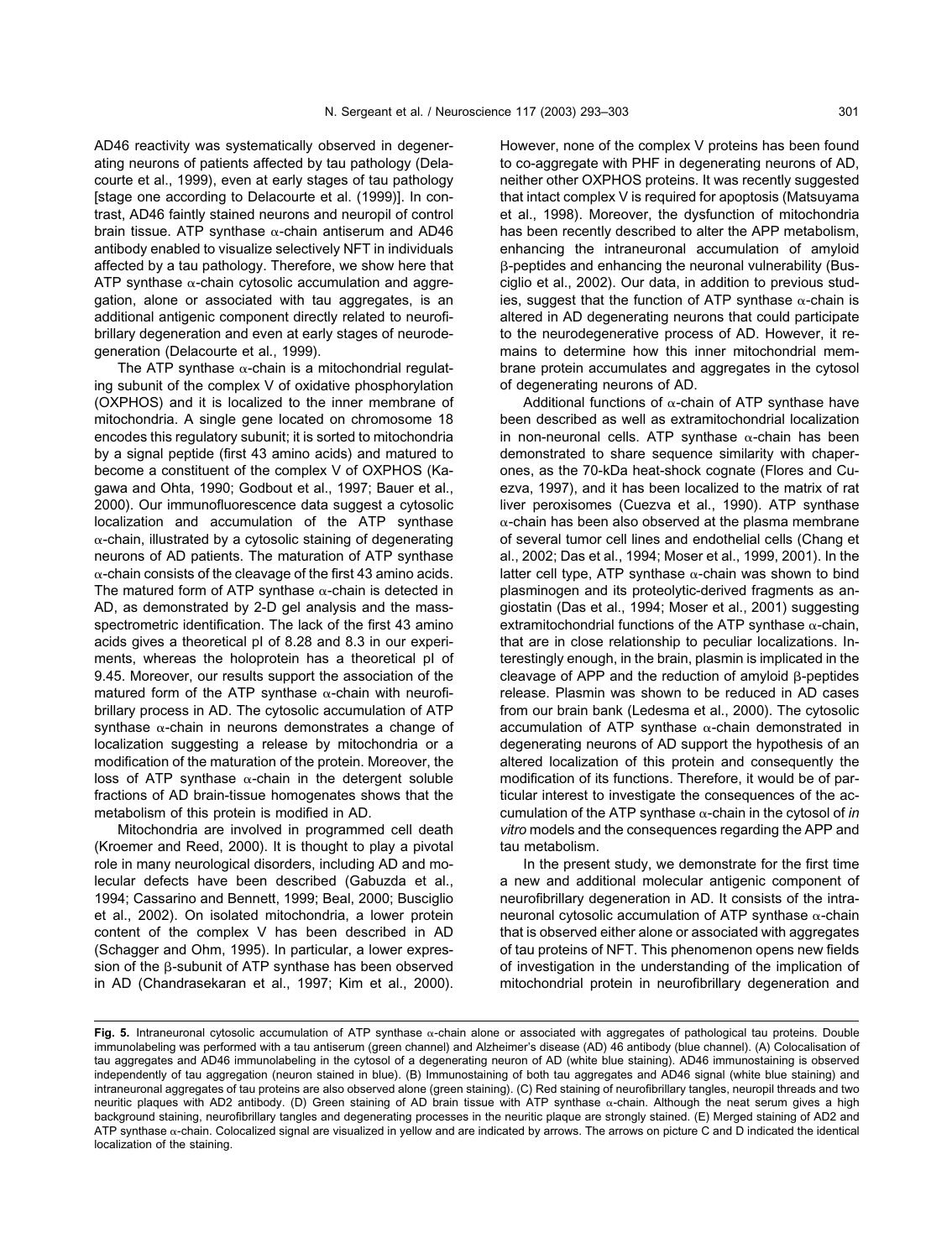<span id="page-9-0"></span>could represent a novel target for therapeutic and diagnostic strategies.

*Acknowledgements—This work was supported by INSERM and CNRS. We thank Professor Pierre Formstecher and Maud Collin d'Hooghe from the IMPRT for providing Melanie III software and computer facilities. We are grateful to Daniel Leroy for her helpful advice in immunofluochemistry.*

## **REFERENCES**

- Andersen JS, Mann M (2000) Functional genomics by mass spectrometry. FEBS Lett 480:25–31.
- Bauer MF, Hofmann S, Neupert W, Brunner M (2000) Protein translocation into mitochondria: the role of TIM complexes. Trends Cell Biol 10:25–31.
- Beal MF (2000) Energetics in the pathogenesis of neurodegenerative diseases. Trends Neurosci 23:298–304.
- Braak H, Braak E (1991) Neuropathological staging of Alzheimerrelated changes. Acta Neuropathol (Berl) 82:239–259.
- Brion JP, Passareiro H, Nunez J, Flament-Durand J (1985) Immunological detection of tau protein in neurofibrillary tangles of Alzheimer's disease. Arch Biol 95:229–235.

Buee L (1999) Cerebrovascular aging. Therapie 54:155–165.

- Buee L, Bussiere T, Buee-Scherrer V, Delacourte A, Hof PR (2000) Tau protein isoforms, phosphorylation and role in neurodegenerative disorders. Brain Res Brain Res Rev 33:95–130.
- Buee-Scherrer V, Condamines O, Mourton-Gilles C, Jakes R, Goedert M, Pau B, Delacourte A (1996) AD2, a phosphorylation-dependent monoclonal antibody directed against tau proteins found in Alzheimer's disease. Brain Res Mol Brain Res 39:79–88.
- Busciglio J, Pelsman A, Wong C, Pigino G, Yuan M, Mori H, Yankner BA (2002) Altered metabolism of the amyloid beta precursor protein is associated with mitochondrial dysfunction in Down's syndrome. Neuron 33:677–688.
- Cassarino DS, Bennett JP Jr (1999) An evaluation of the role of mitochondria in neurodegenerative diseases: mitochondrial mutations and oxidative pathology, protective nuclear responses, and cell death in neurodegeneration. Brain Res Brain Res Rev 29:1–25.
- Chandrasekaran K, Hatanpaa K, Rapoport SI, Brady DR (1997) Decreased expression of nuclear and mitochondrial DNA-encoded genes of oxidative phosphorylation in association neocortex in Alzheimer disease. Brain Res Mol Brain Res 44:99–104.
- Chang SY, Park SG, Kim S, Kang CY (2002) Interaction of the Cterminal domain of p43 and the alpha subunit of ATP synthase: its functional implication in endothelial cell proliferation. J Biol Chem 277:8388–8394.
- Cho HS, Hyman BT, Greenberg SM, Rebeck GW (2001) Quantitation of apoE domains in Alzheimer disease brain suggests a role for apoE in Abeta aggregation. J Neuropathol Exp Neurol 60:342–349.
- Cuezva JM, Santaren JF, Gonzalez P, Valcarce C, Luis AM, Izquierdo JM (1990) Immunological detection of the mitochondrial F1-AT-Pase alpha subunit in the matrix of rat liver peroxisomes: a protein involved in organelle biogenesis? FEBS Lett 270:71–75.
- Das B, Mondragon MO, Sadeghian M, Hatcher VB, Norin AJ (1994) A novel ligand in lymphocyte-mediated cytotoxicity: expression of the beta subunit of H+ transporting ATP synthase on the surface of tumor cell lines. J Exp Med 180:273–281.
- Delacourte A, Defossez A (1986) Alzheimer's disease: tau proteins, the promoting factors of microtubule assembly, are major components of paired helical filaments. J Neurol Sci 76:173–186.
- Delacourte A, David JP, Sergeant N, Buee L, Wattez A, Vermersch P, Ghozali F, Fallet-Bianco C, Pasquier F, Lebert F, Petit H, Di Menza C (1999) The biochemical pathway of neurofibrillary degeneration in aging and Alzheimer's disease. Neurology 52:1158–1165.
- Delacourte A, Sergeant N, Champain D, Wattez A, Maurage CA, Lebert F, Pasquier F, David JP (2002) Nonoverlapping but syner-

getic tau and APP pathologies in sporadic Alzheimer's disease. Neurology 59:398–407.

- Flores AI, Cuezva JM (1997) Identification of sequence similarity between 60 kDa and 70 kDa molecular chaperones: evidence for a common evolutionary background? Biochem J 322:641–647.
- Gabuzda D, Busciglio J, Chen LB, Matsudaira P, Yankner BA (1994) Inhibition of energy metabolism alters the processing of amyloid precursor protein and induces a potentially amyloidogenic derivative. J Biol Chem 269:13623–13628.
- Garcia-Sierra F, Hauw JJ, Duyckaerts C, Wischik CM, Luna-Munoz J, Mena R (2000) The extent of neurofibrillary pathology in perforant pathway neurons is the key determinant of dementia in the very old. Acta Neuropathol (Berl) 100:29–35.
- Glenner GG, Wong CW (1984) Alzheimer's disease: initial report of the purification and characterization of a novel cerebrovascular amyloid protein. Biochem Biophys Res Commun 120:885–890.
- Godbout R, Pandita A, Beatty B, Bie W, Squire JA (1997) Comparative genomic hybridization analysis of Y79 and FISH mapping indicate the amplified human mitochondrial ATP synthase alpha-subunit gene (ATP5A) maps to chromosome 18q12->q21. Cytogenet Cell Genet 77:253–256.
- Goedert M, Spillantini MG, Cairns NJ, Crowther RA (1992) Tau proteins of Alzheimer paired helical filaments: abnormal phosphorylation of all six brain isoforms. Neuron 8:159–168.
- Greenberg SG, Davies P (1990) A preparation of Alzheimer paired helical filaments that displays distinct tau proteins by polyacrylamide gel electrophoresis. Proc Natl Acad Sci USA 87:5827–5831.
- Grundke-Iqbal I, Iqbal K, Tung YC, Quinlan M, Wisniewski HM, Binder LI (1986) Abnormal phosphorylation of the microtubule-associated protein tau (tau) in Alzheimer cytoskeletal pathology. Proc Natl Acad Sci USA 83:4913–4917.
- Hensley K, Floyd RA, Zheng NY, Nael R, Robinson KA, Nguyen X, Pye QN, Stewart CA, Geddes J, Markesbery WR, Patel E, Johnson GV, Bing G (1999) p38 kinase is activated in the Alzheimer's disease brain. J Neurochem 72:2053–2058.
- Kagawa Y, Ohta S (1990) Regulation of mitochondrial ATP synthesis in mammalian cells by transcriptional control. Int J Biochem 22: 219–229.
- Kang J, Lemaire HG, Unterbeck A, Salbaum JM, Masters CL, Grzeschik KH, Multhaup G, Beyreuther K, Muller-Hill B (1987) The precursor of Alzheimer's disease amyloid A4 protein resembles a cell-surface receptor. Nature 325:733–736.
- Kim SH, Vlkolinsky R, Cairns N, Lubec G (2000) Decreased levels of complex III core protein 1 and complex V beta chain in brains from patients with Alzheimer's disease and Down syndrome. Cell Mol Life Sci 57:1810–1816.
- Kroemer G, Reed JC (2000) Mitochondrial control of cell death. Nat Med 6:513–519.
- Laemmli UK (1970) Cleavage of structural proteins during the assembly of the head of bacteriophage T4. Nature 227:680–685.
- Ledesma MD, Da Silva JS, Crassaerts K, Delacourte A, De Strooper B, Dotti CG (2000) Brain plasmin enhances APP alpha-cleavage and Abeta degradation and is reduced in Alzheimer's disease brains. EMBO Rep 1:530–535.
- Lefebvre-Legendre L, Vaillier J, Benabdelhak H, Velours J, Slonimski PP, di Rago JP (2001) Identification of a nuclear gene (FMC1) required for the assembly/stability of yeast mitochondrial F(1)-AT-Pase in heat stress conditions. J Biol Chem 276:6789–6796.
- Lemoine J, Chirat F, Domon B (1996) Structural analysis of derivatized oligosaccharides using post-source decay matrix-assisted laser desorption/ionization mass spectrometry. J Mass Spectrom 31:908– 912.
- Matsuyama S, Xu Q, Velours J, Reed JC (1998) The mitochondrial F0F1-ATPase proton pump is required for function of the proapoptotic protein Bax in yeast and mammalian cells. Mol Cell 1:327–336.
- Mena R, Edwards PC, Harrington CR, Mukaetova-Ladinska EB, Wischik CM (1996) Staging the pathological assembly of truncated tau